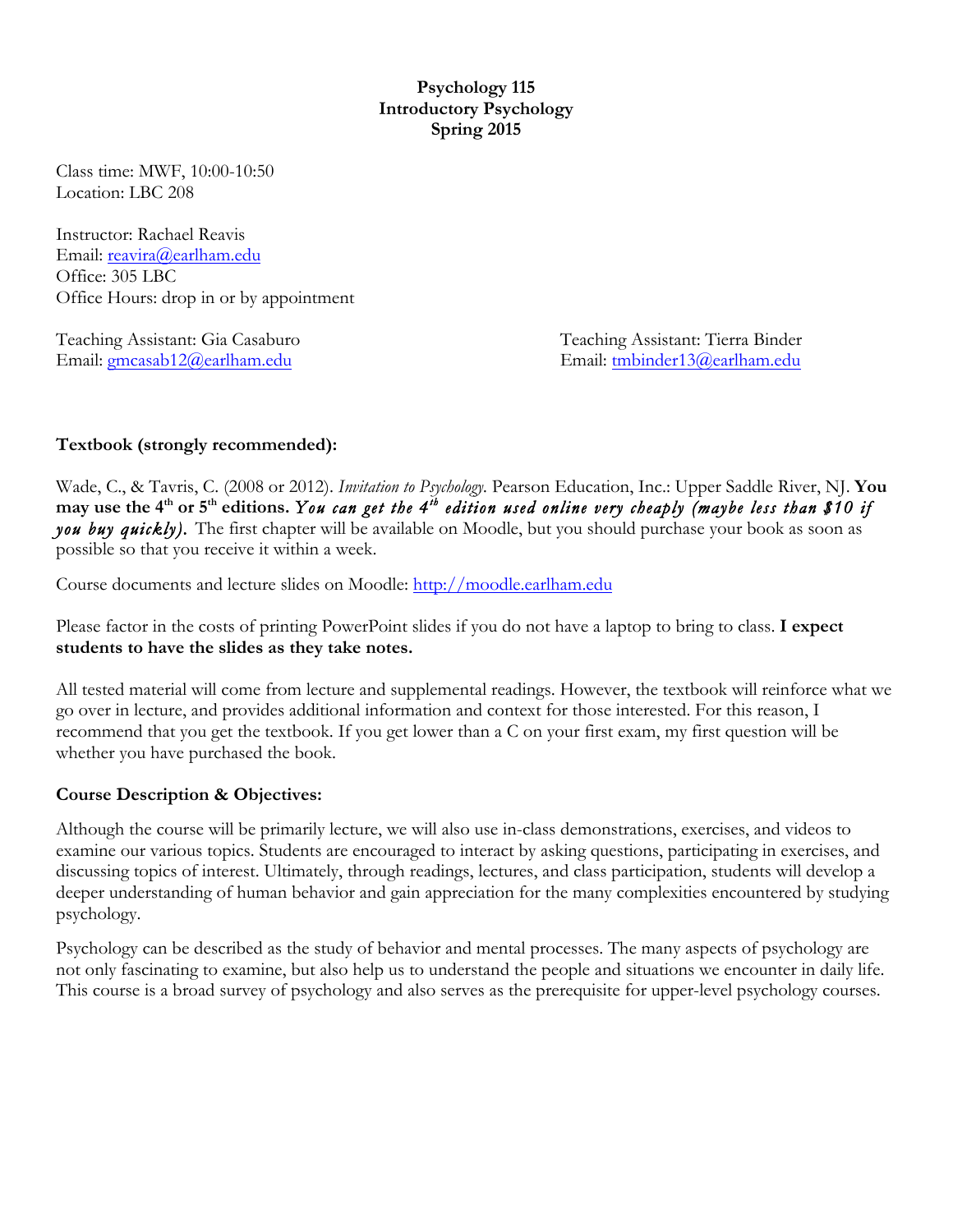## **Specific Course Goals**

By the end of the semester, you should be able to:

- 1. Identify the major areas of study within psychology (e.g., biological, developmental, social, clinical) along with their key concepts and contributors.
- 2. Recognize and discuss notable theoretical viewpoints in psychology.
- 3. Know and describe the role that psychologists play in broadening our understanding of human behavior.
- 4. Discuss the role of research in psychology along with how it is conducted, its utility, and its limitations.
- 5. Demonstrate the knowledge gained in scenarios that require application and critical thinking.
- 6. Understand Psychology as a science.

### **Psychology Department Goals**

The following psychology department goals (based on the APA guidelines) are especially relevant for this course. The italicized/underlined goals are particularly emphasized:

- *1. Knowledge Base of Psychology*
- 2. Research Methods in Psychology
- *3. Critical Thinking Skills in Psychology*
- *4. Application of Psychology*
- *5. Values in Psychology*
- 6. Communication Skills
- 7. Sociocultural and International Awareness

## **Earlham General Education Goals:**

The following general education goals are especially relevant for this course. Italicized/bold items are particularly emphasized:

- 1. *Close and critical reading, thoughtful reflection, ready discussion*, and cogent writing.
- 2. Increased adeptness in thoughtfully considering texts of all sorts, whether singly or in comparison with one another.
- 3. Practice and discipline in group learning.

## **Course Credit Explanation**

Successful completion of PSYC 115 will result in 3 academic credits. The class meets for three 50-minute sessions. For each hour spent in class (1 credit each), students are expected to work/prepare (read, homework, study, etc.) for a minimum of two additional hours. This is federally defined (http://www.ecfr.gov/cgi-bin/text-

idx?rgn=div8&node=34:3.1.3.1.1.1.23.2) and a college-wide expectation. Thus, for three credits, students are expected to be in class for (almost) three hours a week and preparing outside of class for six hours a week, for a minimum of 9 hours per week devoted to PSYC 115.

#### **Evaluation:**

Your final grade will be based on participation/attendance, quizzes (taken/not taken), an applied project & homework, responses to reading guide questions, 5 tests, and one final. I will drop your lowest grade (your combined participation/attendance/quizzes/question sheets, **one** of 5 unit tests, **OR** your final). Your application project/homework grade will not be dropped.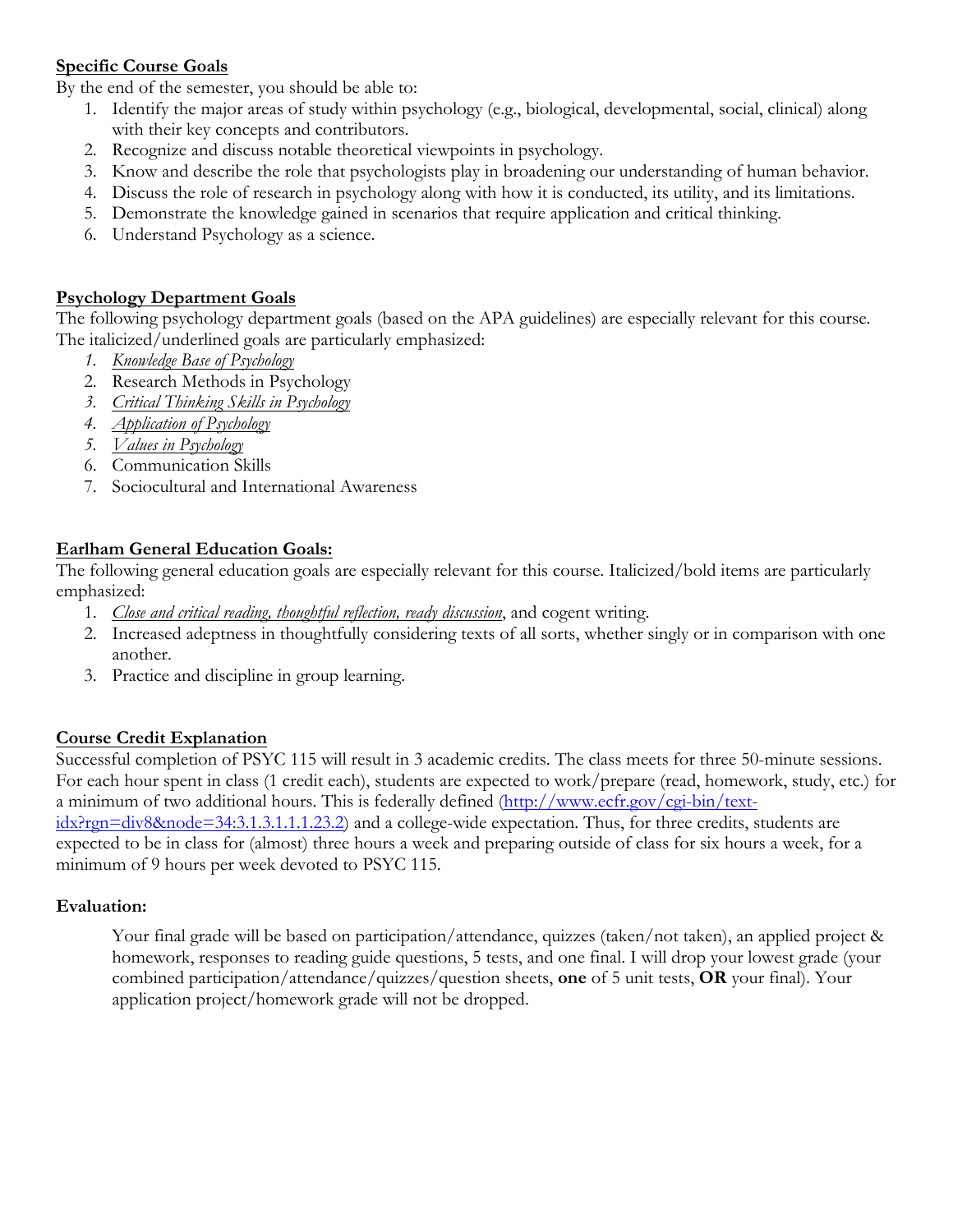- **1) Participation/Attendance.** Attendance will be taken every day. There are two main ways to participate. One is to volunteer ideas and to ask both clarifying and conceptual questions in class. Some students may feel uncomfortable about speaking up to the whole class. That's OK – there are other opportunities. Students can and should participate in small group discussions. Those will give you an opportunity to share and clarify your thoughts without having to speak in front of a lot of people. You will also have a chance to write down your thoughts individually. Your TAs and I will evaluate these. Students are also encouraged to ask questions after class, during TA office hour, during appointments, and via email, particularly if they do not feel comfortable asking questions in front of the class. I prefer that students contribute freely and willingly in large group discussions and not have to randomly call on students. Although I reserve the right to do so, I hope that students will be engaged. The grades earned (as well as quiz grades, see below) will be converted to a **50-point grade.**
- **2) Quizzes.** For each unit, you will take a practice 4- to 6-question multiple-choice quiz in class. After taking the quiz, you will discuss the questions and answers in a small group. These are meant to serve as study sessions and questions are encouraged. Quizzes will be administered the class period before a test and are listed on the schedule as a quiz day. These quizzes are graded taken/not taken. You will receive three attendance/participation points for taking the quiz. You cannot take the quiz if you miss class. **This will be part of your attendance/participation grade.**

There are also practice quizzes available on Moodle. These are not for a grade, are optional, and are separate from the quiz requirement in class. The quizzes on Moodle are from tests of previous semesters of Psych 115. I occasionally add or subtract information taught from one semester to the next. Thus, the practice quizzes do not necessarily cover all topics and may sometimes have questions about topics we didn't cover. Ask if you are unsure about whether a topic is fair game for the test.

- **3) Supplemental Reading Question Sheets.** For each chapter, you will be assigned a supplemental reading. We will typically not go over these in class, unless a student has a specific question about the reading. However, these readings provide additional views and cover topics that we don't have time for in class. Each reading will have a question sheet with around 5 questions. You will need to read it, answer the questions, and upload your answer sheet to Moodle. You will turn in one per chapter. See due dates on the schedule. Each question on a sheet is worth 1 point. An accurate, complete answer is 1 point; an inaccurate answer or one without sufficient detail is 0.5 points; a question left blank or in which no effort is obvious is 0 points. Answers that are not appropriately paraphrased and which do not use quotation marks may receive 0 points. You will turn in 11 question sheets, and I will take the 10 highest scores. Thus, your question sheets will be worth **50 points** in total.
- **4) Tests.** Research has shown that students learn more when they are given more frequent examinations that cover less material. Therefore, the majority of points in this class will come from 5 tests, each covering 2-3 chapters. Tests will consist primarily of multiple-choice questions and short answers. Tests will each be worth 100 points. Most tested material will be from lecture. Unless otherwise noted, material covered in the textbook but not addressed in lecture will not be tested. **However, 5%-10% of each test will be over material in the supplemental readings.** For the most part, information in supplemental readings will not be covered in lecture. I strongly recommend that you read the supplemental reading when it is assigned so that you can ask questions about it. There is no time limit for the tests, so please take your time to carefully read the questions and review your answers. You may not, however, leave the exam for a class and come back later if you cannot finish during our class period. If you have a class after this one, and you think you need extra time, you need to speak to me in advance about arriving early. **Students tend to find my tests difficult**. Studying in advance, attending class, and taking advantage of study materials are highly recommended. You are responsible for your own education. I won't be mad if you don't study or never show up to class, but it is unlikely that you will earn the same grade as you would if you applied yourself. **Finally, if you arrive after the first student has completed his or her exam, you will not be permitted to take the test, and you will receive a zero for the test**.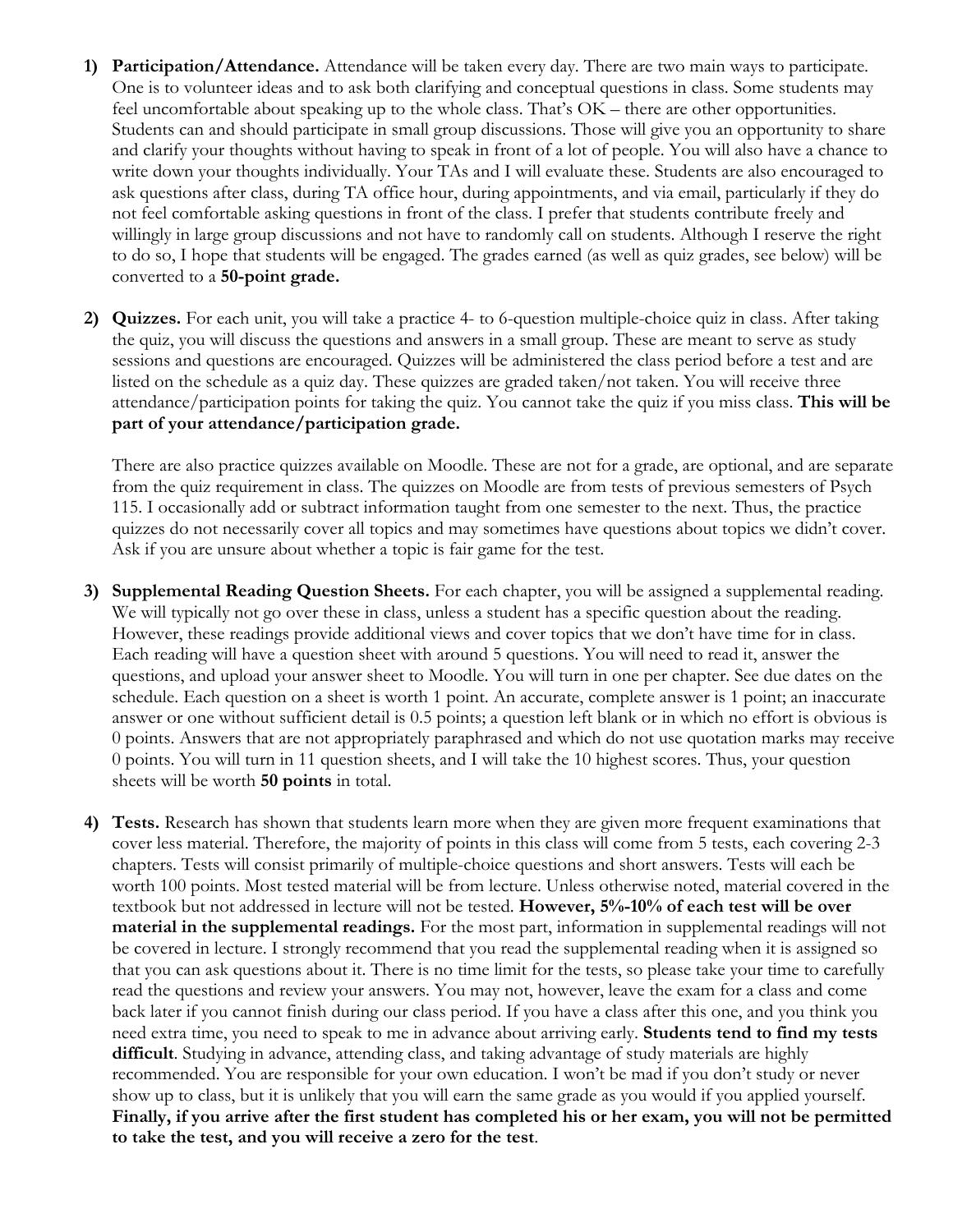\*Please note that I allow make-ups only for very specific reasons. This prevents me from deciding whose reasons are "valid" and whose are not. Make-ups are allowed **only** for the following reasons: participation in an official college event, death of an immediate family member (parent, sibling, spouse, or child), or if your presence is required by the government (court dates, military service, etc.). Excuses must be verified by a note from a college official (e.g., coach's note). In the case of death of immediate family member, contact the registrar or your advisor when you are able and that person will inform your instructors. As I drop one exam, **no other excuses will be permitted**, including for personal illness or death of an extended family member. For exams missed due to participation in an official university event, you must contact me before the missed exam and exams **must be taken before the test day you will be missing**. Make-up tests may differ from the original exam and may differ in the level of difficulty. (Special arrangements will be made for students who experience the death of an immediate family member, including the option of taking an Incomplete.)

- **5) Application Project.** Throughout the semester, you will find opportunities to apply psychological principals and knowledge to everyday life. You will collect **at least one example per chapter** of psychological principals playing out in real life. **You can find a more detailed description of this assignment on Moodle.** In brief, you will find an example (it can really be anything – a news article, a YouTube video, a movie, a personal experience) and explain it using psychological principals covered in class or in the textbook. This is meant to be a fun project that should help you think more critically about psychology and see how it can be applied to the world around you. Everything must be **typed**. You will submit your entries twice during the semester. **The first 5 chapter entries are due on Moodle on 3/2 by 11:59 pm**, and will include entries for the following chapters: Intro/Research Methods, Memory, Brain, Emotion, & Consciousness. **The remaining entries will be due on 5/5 by 11:59 pm.** *If you are missing an entry at the first evaluation, you will not be able to make it up for the second evaluation.* You will turn in 11 entries in total. The application project is worth **55 points.** Please note that although I am only collecting entries twice, you are expected to do the entry the week that we cover the chapter. **Your application project grade will not be dropped.**
- **6) Research Requirement.** All PSYC 115 students are required to earn 12 research credits, which can be earned by participating in research or by reading research articles and completing questions. See sheet explaining the requirement for more details. **Failure to meet this requirement will automatically lower your final grade. If you earn 0-3 credits, it will be lowered by a full letter grade. If you earn 4-7 credits, it will be lowered by 2/3 of a letter grade (e.g., C+ to C-). If you earn 8-11 credits, it will be lowered by 1/3 of a letter grade (e.g., C+ to C).** *This is a departmental rule and cannot be altered by your instructor. There are no exceptions.*
- **7) Final Exam.** Your final exam will follow a similar format as the tests, but will cover material from the entire semester. Material from the lecture and required readings will be tested. Although there may be more questions than a regular exam, the final exam is worth 100 points (just like regular unit exams). The final exam for this class is scheduled for **Monday, May 4th at 4:30 pm**. You must take the exam at the scheduled time. Students will not be permitted to take it at any other time, even if they have booked flights to leave campus before this date. **Please tell your parents your exam schedule before they book flights for you.**  The guidelines about tests apply to the final exam as well.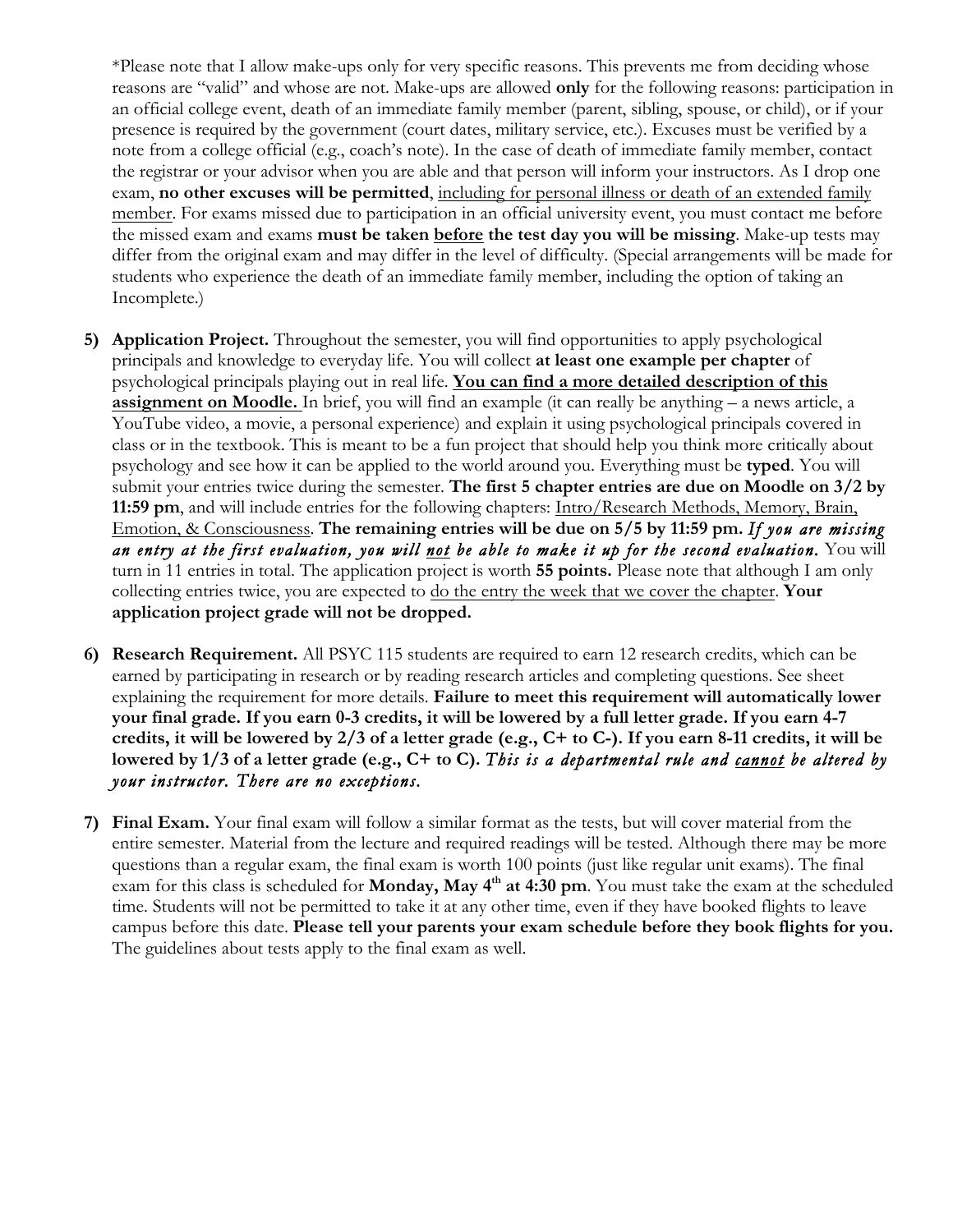### **8) Extra credit.**

- § You may earn 1 point for each research credit you earn that is *above* the credits for your research requirement. (That's 1 point to the total points – *not* 1 percentage point.) For example, if you do not miss any appointments and have no demerits, but you earn 14 research credits, then you will meet your research requirement with 12 of the credits, and receive 2 extra credit points.
- There may also be other opportunities during the semester to earn extra credit points. These will be offered to the class as a whole and individual requests for extra credit are not appropriate. **Students may earn no more than 10 extra credit points.** Extra credit points earned on bonus questions on tests do not count against this total.

## **Late/Makeup Policy.**

*Question Sheets/Application Project:* If you do not turn in your question sheets or application project on time, you will lose a letter grade for the first 24 hours that it is late, and another letter grade for each part of 12 hours thereafter. Thus, the best grade that can be received on an assignment turned in 2 hours late is a B, a C for a paper turned in 25 hours late, and a D for a paper turned in 37 hours late. You will have ample time to complete your written assignments. If you choose to wait until the last minute you run the risk that your computer dies, you catch the flu, or you have a death in the family. *These will not be excuses for late assignments and you will be penalized, so do not procrastinate.* Assignments are due on Moodle. *Failure to attach files or attaching corrupted files is not an excuse for late work.* I recommend that you sign on to a different computer than the one you where you uploaded your file and try and download it to make sure it is uploaded properly. You are responsible for backing up your work. (See below for technology guidelines.)

*Tests*: See policy above. As one 100-point assignment is dropped, I **do not allow students to make up a test**, except in rare circumstances.

*Quizzes*: These cannot be made up for any reason.

| Grading:                      |              |                                         |
|-------------------------------|--------------|-----------------------------------------|
| Attendance/                   |              | A-: 90-92.9%; A: 93-99.9%; A+: $100\%$  |
| $Participation/Quizzes =$     | 50 points    | B-: 80-82.9%; B: 83-86.9%; B+: 87-89.9% |
| Question Sheets $=$           | 50 points    | C-: 70-72.9%; C: 73-76.9%; C+: 77-79.9% |
| Application project $=$       | 55 points    | D: $65-69.9\%$                          |
| Unit Tests $(5 \times 100) =$ | $500$ points | $F: \ 65\%$                             |
| Final Exam $=$                | $100$ points |                                         |

One 100-point assignment will be dropped (**one** test, attendance/participation/question sheets, **OR** the final). Your application project will not be dropped, resulting in 655 total points possible.

\*Remember that failure to complete the research requirement in total will result in a grade penalty.

*I do not round grades. For example, 79.9999 is a C+, no exceptions. Students are encouraged to earn extra credit, which can help boost a grade. Please note the grading scale—it may be different from other classes you have had.* 

**Office Hour Etiquette:** I am happy to meet with students outside of class, and I encourage you to make an appointment with me if you are having trouble in class or need to meet for another reason. However, no-shows waste the time I could be devoting to other students. If you miss a meeting with me and failed to cancel within 24 hours, in the future, I will only be available to you directly after class. The office hour policy also applies to meetings with the TAs.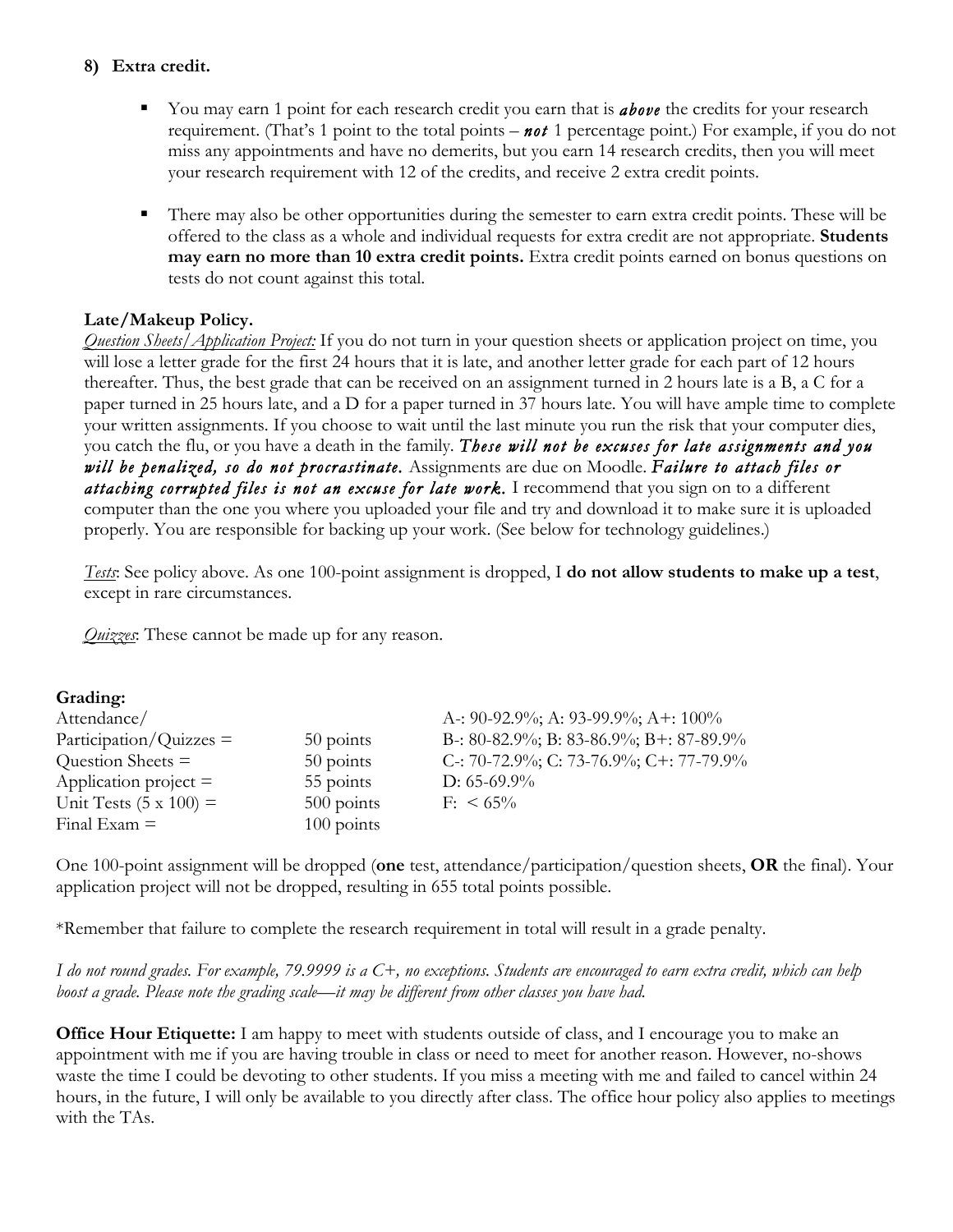Technology guidelines<sup>1</sup>: As stated above, technology problems will not excuse late work. You need to develop work habits that take potential technological problems into account. These habits will serve you in your career. Technological problems are a fact of life, and are not considered unforeseen issues. (Your dorm falling into a sinkhole would qualify as "unforeseen"). Start early and save often. Always keep a backup of your work. Carbonite and Backblaze are two services that will automatically back your work up into a cloud. Or you can invest in an external hard drive. Or you can email yourself your work.

Computer viruses, lost flash drives, corrupted files, incompatible formats, WiFi connectivity problems – none of these unfortunate events should be considered an emergency. Take the proper steps to ensure that your work will not be lost forever. Learn the locations and operating hours of all the computer labs on campus. Do not procrastinate.

Know the resources on campus for technical problems with connectivity or Moodle. The Help Desk will need time to assist you. Again, don't procrastinate.

## **Email Etiquette:**

Many of you may be familiar with proper email etiquette when engaging in professional communication (like that between professors and students). Others of you may not have had experience with these types of communications, which is why I am including them here.

You are encouraged to contact me via e-mail with any questions that you may have, but I ask that you comply to the following 'house rules': **Check the syllabus and Moodle** *first* to see if your question can be answered. If you ask a question that has already been answered, you will receive an automated reply encouraging you to find the answer yourself. If every student asks me information that they can locate themselves, the time to answer them adds up quickly, and it takes away from my time to prepare quality lectures, provide feedback, and assist students in other ways. Please be courteous to me and to your fellow classmates and check the resources available to you.

Please use appropriate etiquette when you e-mail and I will do the same in return: (a) begin with a greeting; (b) state who you are and which class/section you are in; (c) end with an appropriate signature. Don't forget to use spellcheck! *If you fail to adhere to these guidelines, you will receive an automated reply that instructs you to consult these guidelines and to resend your e-mail.*

Example of appropriate e-mail format: 'Rachael, My name is [YOUR FULL NAME] and I am in your [NAME OF COURSE]\*. I have a question about X .... Thanks, [YOUR NAME]'

\*You don't have to tell me your course after the first few weeks, once I've learned your names.

Example of inappropriate e-mail format resulting in no response (lack of greeting; no personal identification; no reference to course name/section; no signature; spelling errors; inappropriate language):

'So i was wonderign when you were gonna post the notes?'

Proper e-mail etiquette is *extremely* important in that (a) it enables me to be more efficient in helping you because I won't lose time trying to figure out who you are or what you are asking; (b) **it is a vital skill to have in the 'real**  world.' Professional relationships necessitate professional e-mail correspondence. Thanks in advance for your cooperation!

As another note, if you communicate with professionals outside of Earlham, be sure to use last names and titles, such as Ms. Smith or Dr. Johnson. If you are uncomfortable using a professor's first name at Earlham, ask them how they would prefer to be addressed. If you are uncomfortable using my first name, Professor Reavis or Dr. Reavis is appropriate. (But we really do encourage you to use our first names!)

 $<sup>1</sup>$  Drawn from material by George H. Williams</sup>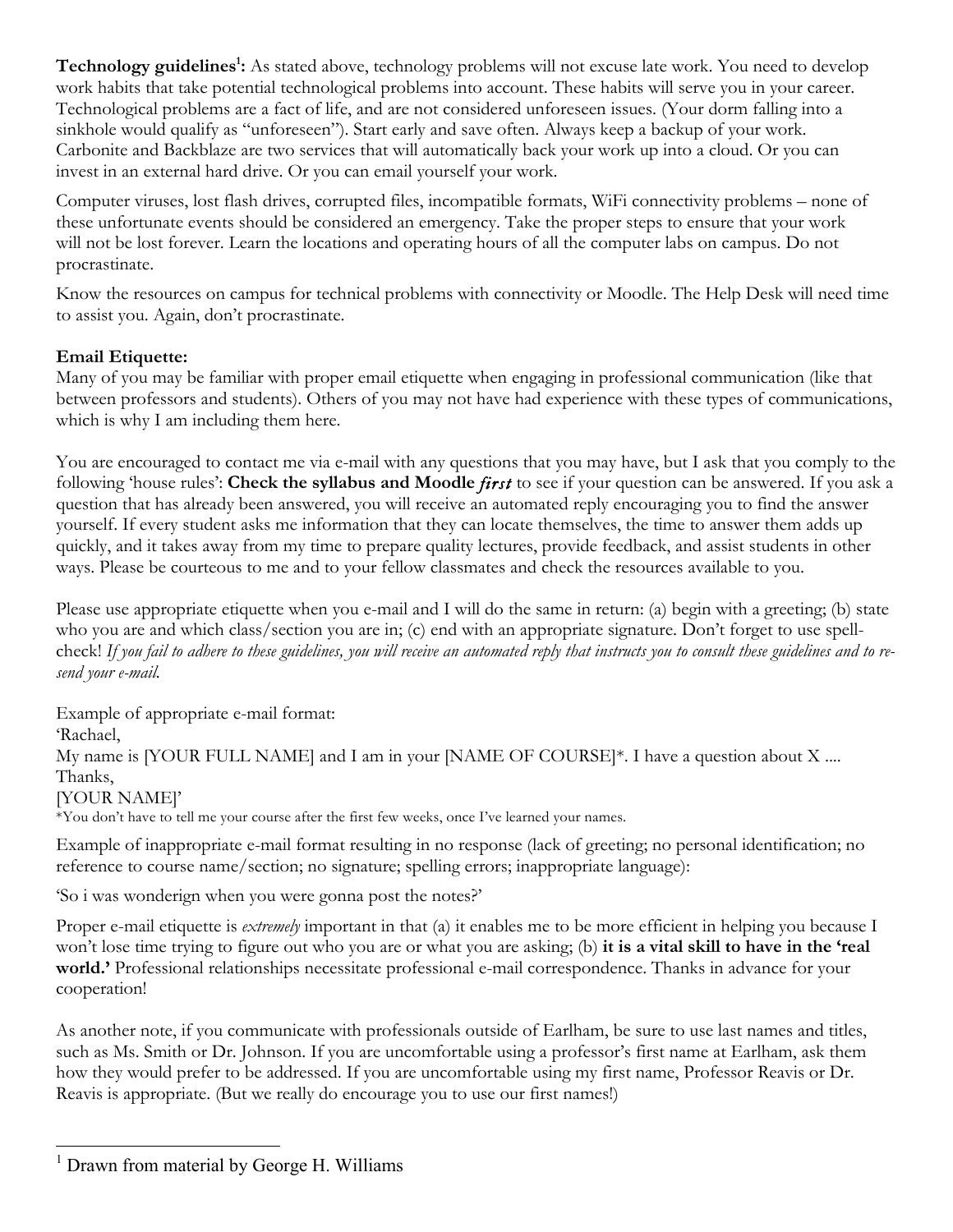### **Academic Honesty:**

All students are expected to conduct themselves with honesty and integrity in this course. The honor code is both a privilege and a responsibility, and you are expected to take it seriously. Suspected infractions, such as plagiarism, fabrication of reports, and cheating will be treated seriously and will be reported. Furthermore, if you are aware of a violation of academic integrity, it is your responsibility to take action.

Learning to think for yourself, assess information judiciously, and speak and write effectively in your own voice is at the heart of a liberal arts education and global citizenship. Treasure and cultivate these skills. Papers and other work, including digital creations, downloaded or copied from other sources, or in which words or ideas belonging to others have been deliberately misrepresented as your own, will receive an automatic F, as they thwart your learning process and damage the integrity of knowledge-discovery. If you have questions about how to find, integrate, and properly cite sources, never hesitate to ask for help.

An excellent place to find help in knowing when and how to cite others' work appropriately can be found on the Libraries page:http://library.earlham.edu/friendly.php?s=academic\_integrity. The site also includes Earlham's full statement on academic integrity and procedures for addressing academic violations of the Student Code of Conduct.

### **Students with Disabilities:**

Students with a documented disability (e.g., physical, learning, psychiatric, visual, hearing, etc.) who need to arrange reasonable classroom accommodations must request accommodation memos from the Academic Enrichment Center and contact their instructors each semester. For greater success, students are strongly encouraged to visit the Academic Enrichment Center within the first two weeks of each semester to begin the process.

http://www.earlham.edu/policies-and-handbooks/academic/policy-on-student-learning-disabilities/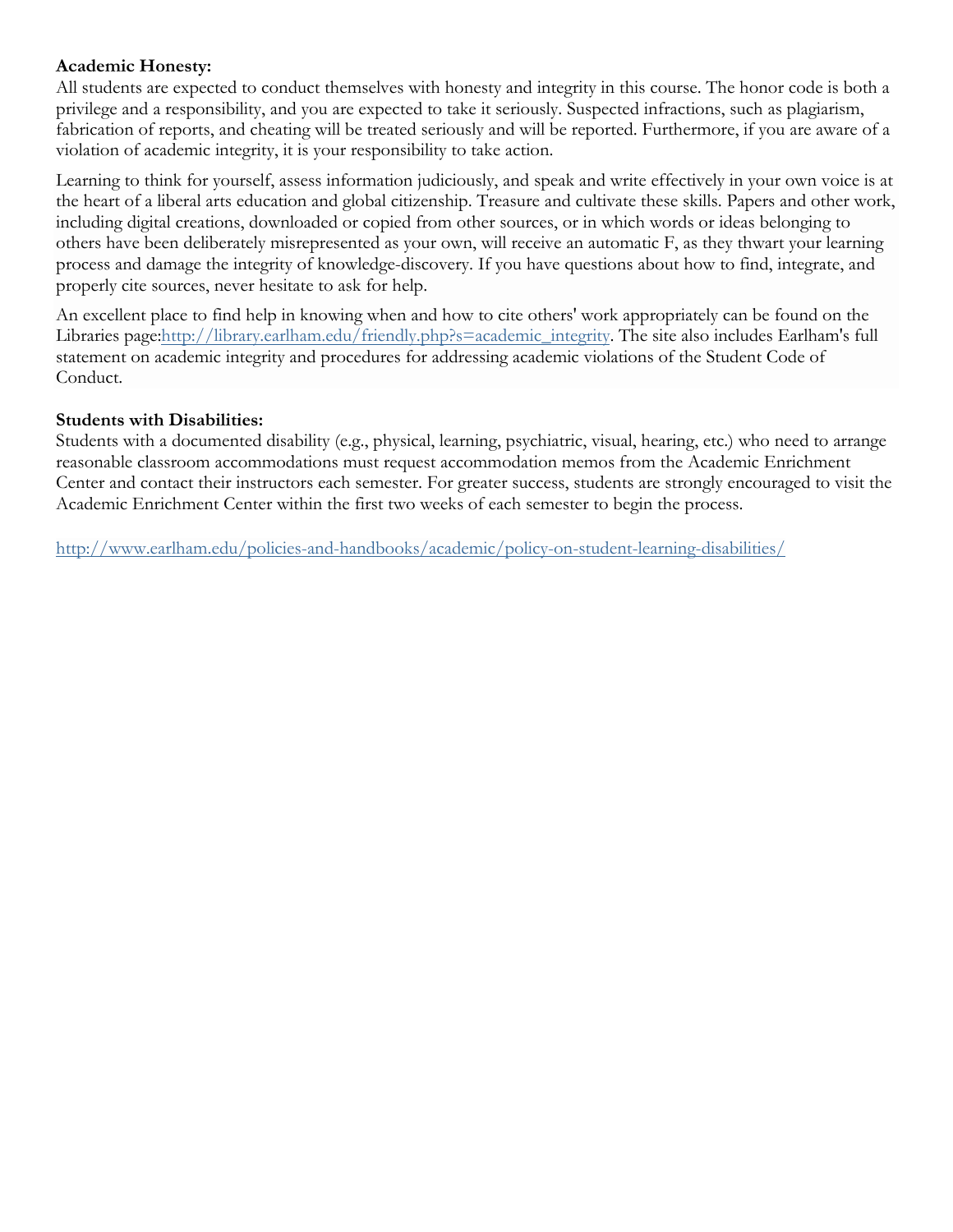# **Schedule of Topics & Assignments**

Please note that this schedule is tentative and may change as circumstances require. *\*Readings are due the first day they are listed.*

| Dates:      | Topic & Reading                                                                                                                                                   |
|-------------|-------------------------------------------------------------------------------------------------------------------------------------------------------------------|
| 1/14        | Topic: Syllabus, What is Psychology?<br>Textbook Reading: Ch. 1                                                                                                   |
| 1/16        | Topic: Research Methods<br>Textbook Reading: Ch 1                                                                                                                 |
| 1/19        | Topic: Research Methods<br>Textbook Reading: Ch 1                                                                                                                 |
| 1/21        | Topic: Research Methods<br>Textbook Reading: Ch 1                                                                                                                 |
| 1/23        | Topic: Research Ethics<br>Course Reading: Fraud Controversy (link);<br>Wakefield fraud paper<br>Textbook Reading: Ch 1<br>Question sheet due on Moodle by 11:59pm |
| 1/26        | Topic: Memory<br>Textbook Reading: Ch. 8                                                                                                                          |
| 1/28        | Topic: Memory<br>Course Reading: Karpicke, 2012<br>Textbook Reading: Ch. 8<br>Question sheet due on Moodle by 11:59pm                                             |
| 1/30        | Topic: Memory<br>Textbook Reading: Ch. 8<br>Practice Quiz in class                                                                                                |
| 2/2         | Test, Ch. 1 & 8                                                                                                                                                   |
| 2/4         | Topic: Neurons, Hormones, & the Brain<br>Textbook Reading: Ch. 4                                                                                                  |
| 2/6         | Topic: Neurons, Hormones, & the Brain<br>Textbook Reading: Ch. 4                                                                                                  |
| 2/9         | Topic: Neurons, Hormones, & the Brain<br>Course Reading: Eisenberger, 2012<br>Textbook Reading: Ch. 4<br>Question sheet due on Moodle by 11:59pm                  |
| 2/11        | Topic: Neurons, Hormones, & the Brain<br>Textbook Reading: Ch. 4                                                                                                  |
| 2/13        | Topic: Emotion<br>Course Reading: Richardson, 2014<br>Textbook Reading: Ch. 13<br>Question sheet due on Moodle by 11:59pm                                         |
| 2/16        | Topic: Emotion<br>Textbook Reading: Ch. 13                                                                                                                        |
| 2/18        | Topic: Consciousness<br>Course Reading: Spear, 2013<br>Textbook Reading: Ch. 5<br>Question sheet due on Moodle by 11:59pm                                         |
| <i>2/20</i> | No Class, Mid-Semester Break                                                                                                                                      |
| 2/23        | Topic: Consciousness<br>Textbook Reading: Ch. 5                                                                                                                   |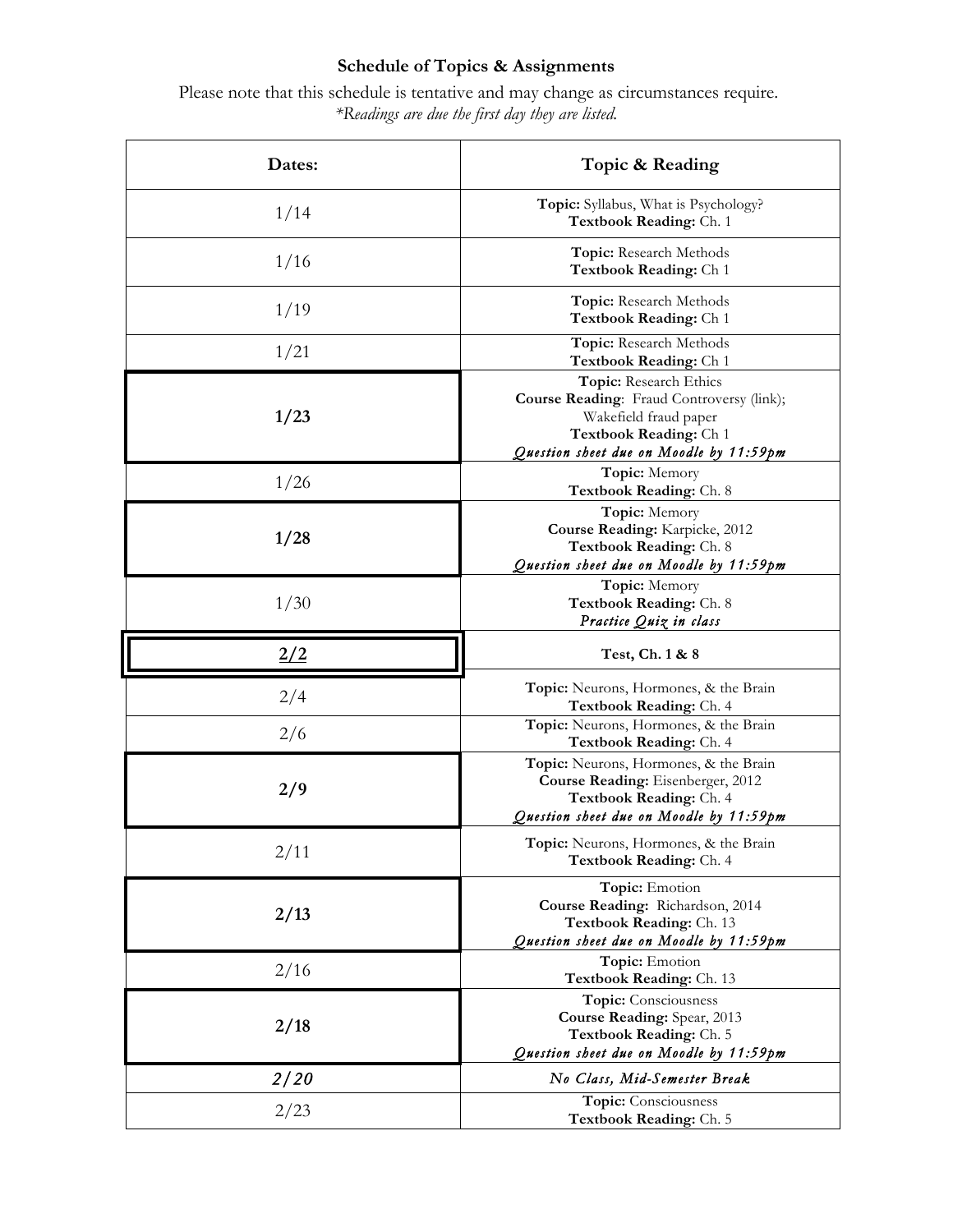| 2/25                     | Topic: Consciousness                                             |
|--------------------------|------------------------------------------------------------------|
|                          | Textbook Reading: Ch. 5                                          |
|                          | Practice Quiz in class                                           |
|                          | Test, Ch. 4, 5, & 13                                             |
| 2/27                     | (Rachael gone for conference)                                    |
|                          |                                                                  |
|                          | Topic: Personality                                               |
| 3/2                      | Textbook Reading: Ch. 2                                          |
|                          | Applied project $(1st 5 entries)$ due on $3/2$ by $11:59$ pm     |
|                          | Topic: Personality                                               |
| 3/4                      | Textbook Reading: Ch. 2                                          |
|                          | Topic: Personality                                               |
|                          | Course Reading: Cohen, Kim, & Hudson, 2014                       |
| 3/6                      | Textbook Reading: Ch. 2                                          |
|                          | Question sheet due on Moodle by 11:59pm                          |
|                          | Topic: Development                                               |
| 3/9                      | Textbook Reading: Ch. 3                                          |
|                          | Topic: Development                                               |
| 3/11                     | Textbook Reading: Ch. 3                                          |
|                          | Topic: Development                                               |
|                          |                                                                  |
| 3/13                     | Course Reading: Glynn & Sandman, 2011<br>Textbook Reading: Ch. 3 |
|                          | Question sheet due on Moodle by 11:59pm                          |
|                          | Last day to change mind about research requirement               |
|                          |                                                                  |
| $3/16$ , $3/18$ , $3/20$ | No Class, Spring Break                                           |
|                          | Topic: Development                                               |
| 3/23                     | Textbook Reading: Ch. 3                                          |
|                          | Practice Quiz in class                                           |
|                          |                                                                  |
| 3/25                     | Test, Ch. 2 & 3                                                  |
|                          | Topic: Learning                                                  |
| 3/27                     | Textbook Reading: Ch. 9                                          |
|                          |                                                                  |
|                          | Topic: Learning<br>Course Reading: Mather & Lighthall, 2012      |
| 3/30                     | Textbook Reading: Ch. 9                                          |
|                          | Question sheet due on Moodle by 11:59pm                          |
|                          |                                                                  |
| 4/1                      | <b>Topic:</b> Learning                                           |
|                          | Textbook Reading: Ch. 9                                          |
| 4/3                      | Topic: Learning<br>Textbook Reading: Ch. 9                       |
|                          |                                                                  |
|                          | Topic: Sensation & Perception                                    |
| 4/6                      | Course Reading: Wager & Atlas, 2013                              |
|                          | Textbook Reading: Chapter 6                                      |
|                          | Question sheet due on Moodle by 11:59pm                          |
|                          | Topic: Sensation & Perception                                    |
| 4/8                      | Textbook Reading: Chapter 6                                      |
|                          | Practice Quiz in class                                           |
| 4/10                     | Test, Ch. 6 & 9                                                  |
|                          |                                                                  |
|                          | <b>Topic:</b> Social Psychology                                  |
| 4/13                     | Textbook Reading: Ch. 10                                         |
|                          | Topic: Social Psychology                                         |
| 4/15                     | Textbook Reading: Ch. 10                                         |
|                          | Topic: Social Psychology                                         |
| 4/17                     | Textbook Reading: Ch. 10                                         |
| 4/20                     | Topic: Social Psychology                                         |
|                          | Course Reading: DeWall & Bushman, 2011                           |
|                          | Textbook Reading: Ch. 10                                         |
|                          |                                                                  |
|                          | Question sheet due on Moodle by 11:59pm                          |